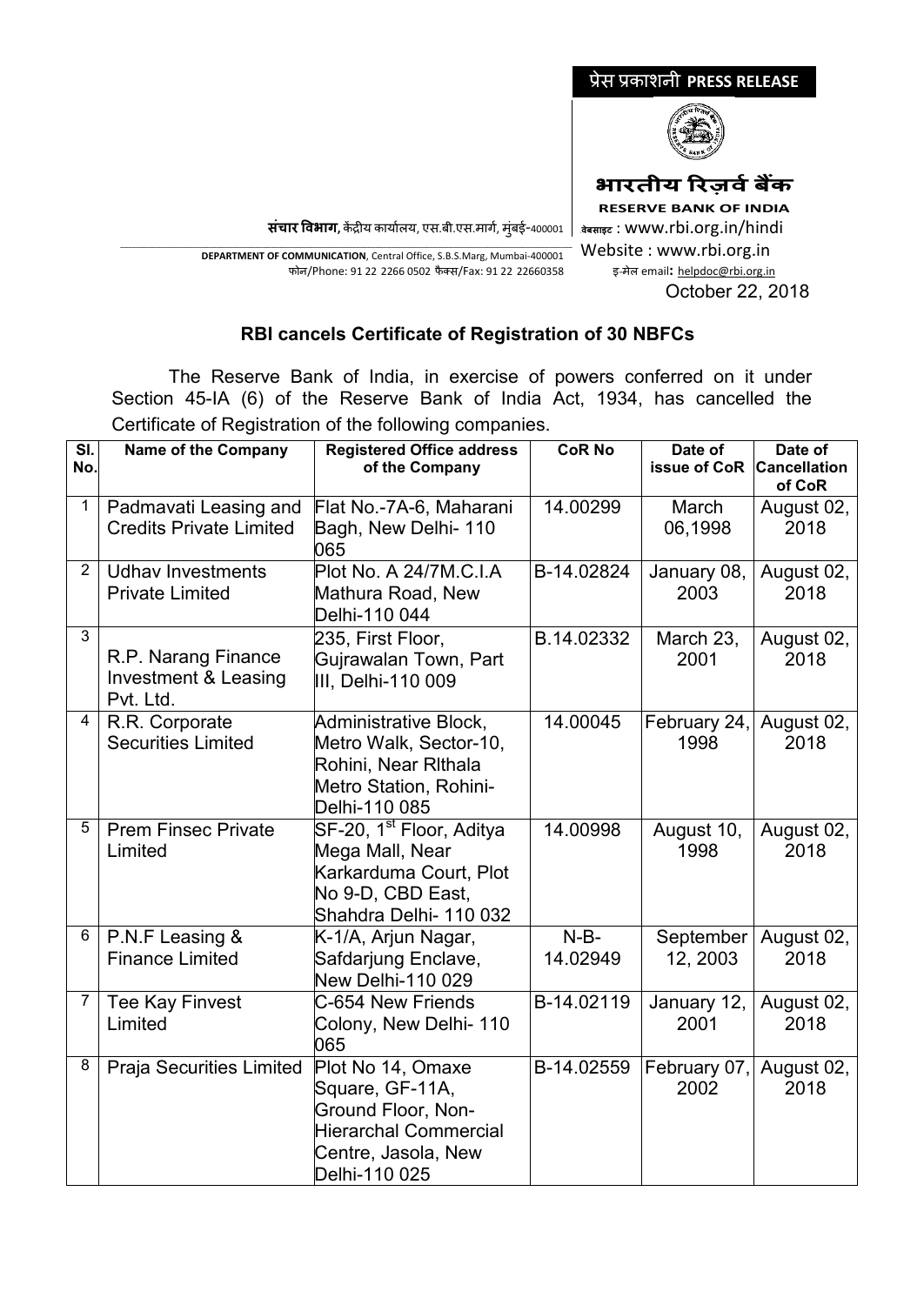| 9               | <b>RVS Financial Services</b><br>Limited                                                                                               | 58-59, First Floor, Local<br>Shopping Complex, DDA<br>Market, LU Block,<br>Pitampura, Delhi- 110 034 | <b>B-</b><br>14.02808 | January 04,<br>2003     | August 02,<br>2018      |
|-----------------|----------------------------------------------------------------------------------------------------------------------------------------|------------------------------------------------------------------------------------------------------|-----------------------|-------------------------|-------------------------|
| 10 <sup>°</sup> | Vineet Leasing Pvt. Ltd. B-1/95, Paschim Vihar,                                                                                        | New Delhi-110 063                                                                                    | <b>B-</b><br>14.01915 | September<br>18, 2000   | August 02,<br>2018      |
| 11              | <b>Bank Street Finance &amp;</b><br><b>Leasing Private Limited</b><br>(Presently known as<br>Trozen Finance &<br>Securities Pvt. Ltd.) | 10 <sup>th</sup> Milestone, Delhi<br>Mathura Road, Ishwar<br>Nagar, New Delhi-110<br>065             | <b>B-</b><br>14.02666 | January 08,<br>2003     | August 02,<br>2018      |
| 12 <sup>°</sup> | <b>Ujala Commercials</b><br>Limited                                                                                                    | A-6/343B, 1 <sup>ST</sup> Floor, Janta<br>Flats, Paschim Vihar, New<br>Delhi-110 063                 | $B -$<br>14.00788     | December<br>30, 2002    | August 02,<br>2018      |
| 13              | Rozina Finance<br><b>Investment and Leasing</b><br><b>Company Private</b><br>Limited                                                   | 102 Akashdeep Building<br>26A, Barakhamba Road,<br>Connaught Place, New<br>Delhi-110 001             | $B -$<br>14.02939     | <b>July 07,</b><br>2003 | August 02,<br>2018      |
| 14              | Parnika Investments<br><b>Private Limited</b>                                                                                          | A 24/7, M.C.I.A Mathura<br>Road, New Delhi-110 044                                                   | $B -$<br>14.02309     | <b>July 11,</b><br>2002 | August 02,<br>2018      |
| 15              | <b>Param Investments</b><br>Private Ltd.                                                                                               | 4 <sup>th</sup> Floor, Punjabi Bhawan<br>10, Rouse Avenue, New<br>Delhi- 110 002                     | <b>B-</b><br>14.02942 | <b>June 28,</b><br>2003 | August 02,<br>2018      |
| 16              | <b>Rosedale Marketing</b><br>Limited                                                                                                   | B-1/23 Ashok Vihar,<br>Phase I, New Delhi-110<br>052                                                 | 1400987               | August 10,<br>1998      | August 02,<br>2018      |
| 17              | RKDK Corp. Ltd.                                                                                                                        | Central Plaza-305, 2/6<br>Sarat Bose Road, Kolkata-<br>700 020, West Bengal                          | 05.02012              | May 02,<br>1998         | <b>July 13,</b><br>2018 |
| 18              | Asha Metals Pvt. Ltd.                                                                                                                  | 4, Lower Rowdon Street,<br>Trimurti Block-C-28,<br>Second Floor, Kolkata-700<br>020, West Bengal     | 05.00384              | February<br>26, 1998    | <b>July 09,</b><br>2018 |
| 19              | <b>Novarima Distributors</b><br>$(P)$ Ltd.<br>(Presently known as<br>Parshwa Impex Private<br>Limited)                                 | 2, Garstin Place, 2 <sup>nd</sup> Floor,<br>Room No. 207, Kolkata-<br>700 001, West Bengal           | <b>B-</b><br>05.02938 | February<br>12, 2008    | <b>July 09,</b><br>2018 |
| 20              | Raj Pushp Finance &<br><b>Investment Private</b><br>Limited                                                                            | A-136, Meera Bagh, New<br>Delhi- 110 087                                                             | <b>B-</b><br>14.01969 | September<br>13, 2000   | August 02,<br>2018      |
| 21              | Amluckie Investment<br>Co. Ltd.                                                                                                        | 10 Princep Street, 2 <sup>nd</sup><br>Floor, Kolkata-700 072,<br><b>West Bengal</b>                  | 05.02692              | June 11,<br>1998        | <b>July 11,</b><br>2018 |
| 22              | Mantri Holdings Ltd.                                                                                                                   | 15 India Exchange Place,<br>Kolkata-700 001, West<br>Bengal                                          | 05.00811              | March 11,<br>1998       | <b>July 06,</b><br>2018 |
| 23              | Spotme Tracon Pvt.<br>Ltd.                                                                                                             | 2, Red Cross Place,<br>Kolkata-700 001, West<br>Bengal                                               | 05.02688              | June 11,<br>1998        | <b>July 13,</b><br>2018 |